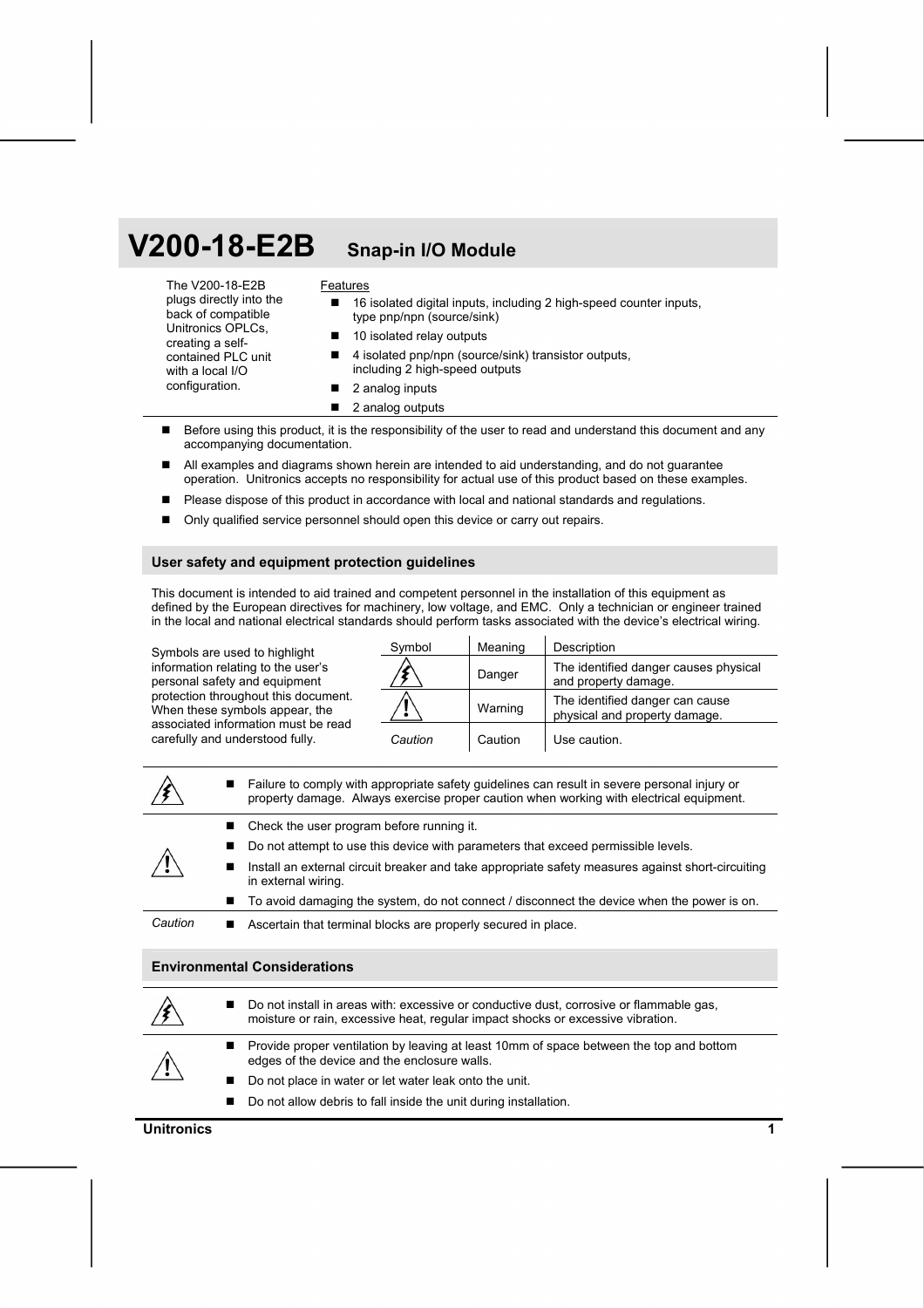## **Installing / Removing the Snap-in I/O Module**

### **Installing a Snap-in I/O Module**

You can install a Snap-in I/O Module both before and after mounting the controller.

■ Turn off the power before installing I/O modules.

Note the protective cap covering the I/O

connector shown in the accompanying figure. This cap must cover the connector whenever a Snap-in I/O Module is not attached to the controller. You must remove this cap before installing a module.

- 1. Pry the cap off using the blade of a screwdriver.
- 2. Line the circular guidelines on the controller up with the guidelines on the module as shown below.
- 3. Apply even pressure on all 4 corners until you hear a distinct 'click'.







The module is now installed. Check that all sides and corners are correctly aligned.

#### **Removing a Snap-in I/O Module**

- 1. Press the buttons on the sides of the module and hold them down to open the locking mechanism.
- 2. Gently rock the module from side to side, easing the module from the controller.
- 3. Replace the protective cap on the connector.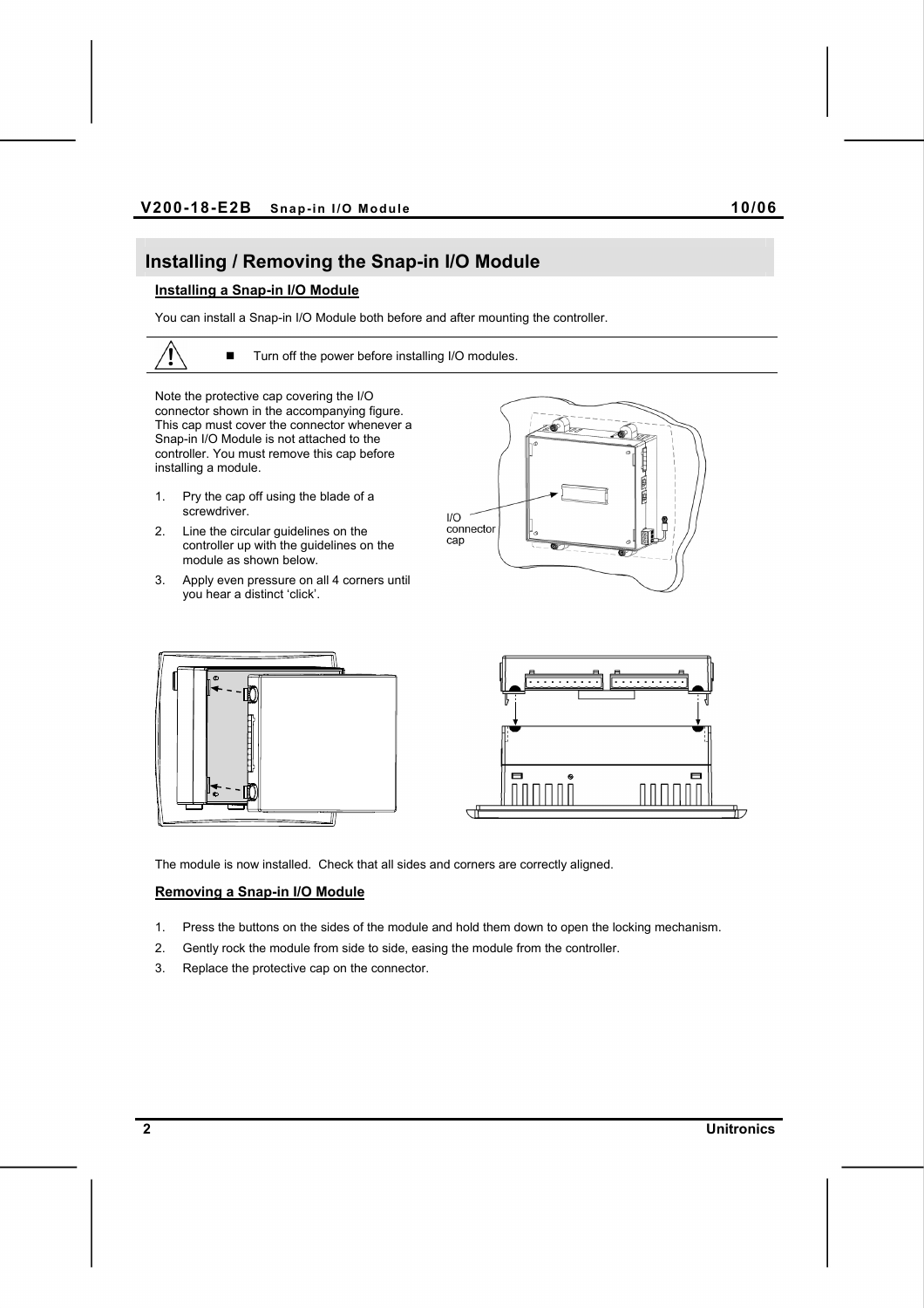# **Wiring**  Do not touch live wires. Unused pins should not be connected. Ignoring this directive may damage the device. ■ Do not connect the 'Neutral' or 'Line' signal of the 110/220VAC to the device's 0V pin. Double-check all wiring before turning on the power supply.

#### **Wiring Procedures**

Use crimp terminals for wiring; use 26-12 AWG wire (0.13 mm<sup>2</sup>-3.31 mm<sup>2</sup>) for all wiring purposes.

- 1. Strip the wire to a length of 7±0.5mm (0.250–0.300 inches).
- 2. Unscrew the terminal to its widest position before inserting a wire.
- 3. Insert the wire completely into the terminal to ensure that a proper connection can be made.
- 4. Tighten enough to keep the wire from pulling free.
- $\blacksquare$  To avoid damaging the wire, do not exceed a maximum torque of 0.5 N·m (5 kgf·m).
- Do not use tin, solder, or any other substance on stripped wire that might cause the wire strand to break.
- Install at maximum distance from high-voltage cables and power equipment.

#### **I/O Wiring—General**

- **Input or output cables should not be run through the same multi-core cable or share the same wire.**
- Allow for voltage drop and noise interference with input lines used over an extended distance. Use wire that is properly sized for the load.

#### **Digital Inputs**

Each group of 8 inputs has two common signals. Each group can be used as either pnp (source) or npn (sink), when appropriately wired as shown in the following figures.

Inputs I0 and I2 can be used as normal digital inputs, as high-speed counters, or as part of a shaft encoder. Inputs I1 and I3 can be used as normal digital inputs, as high-speed counter resets, or as part of a shaft encoder.

■ The common signals of each group are internally shorted on each connector.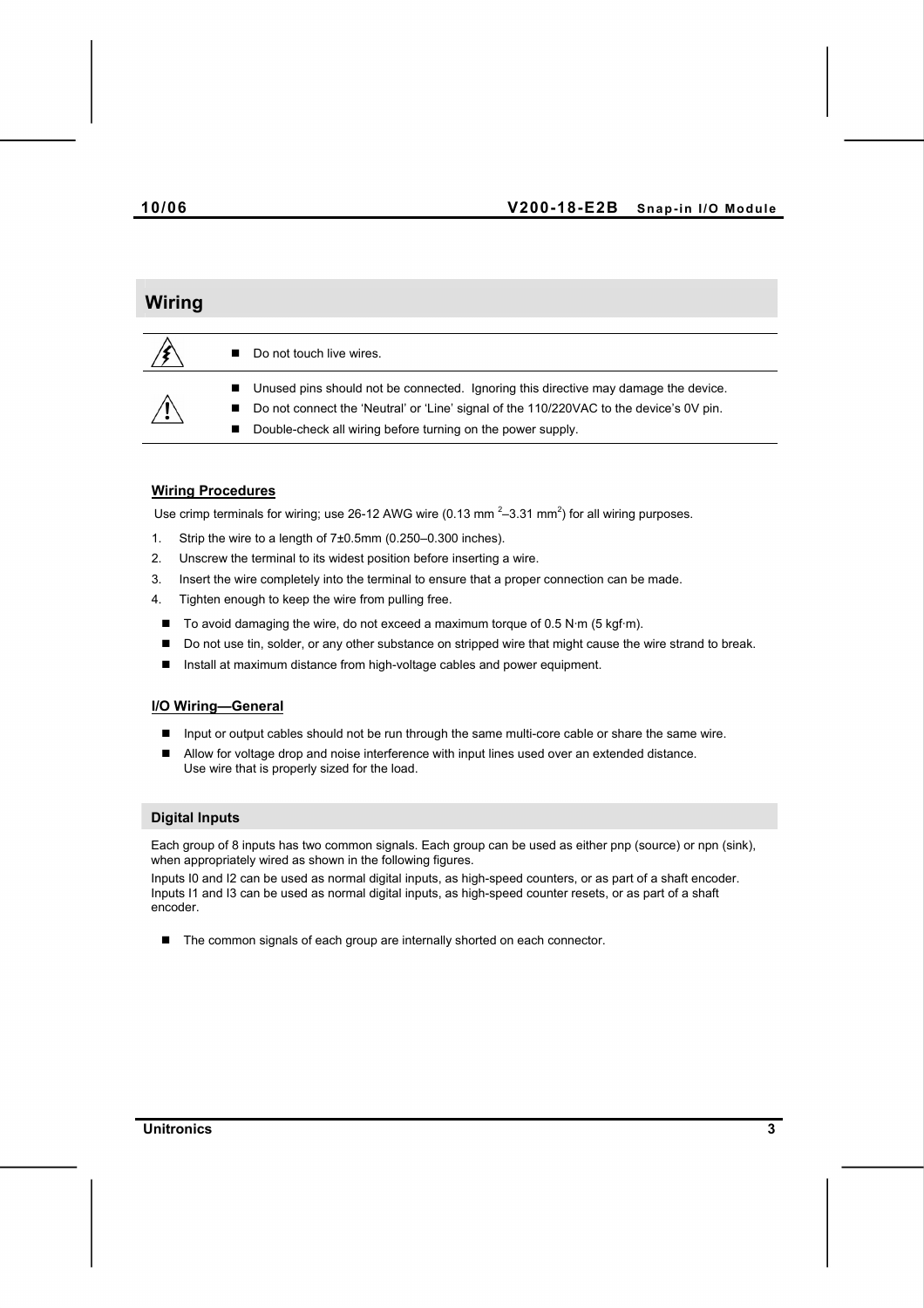









Inputs I0, I1, and I2, I3 can be used as shaft encoders as shown below.



**4 Unitronics**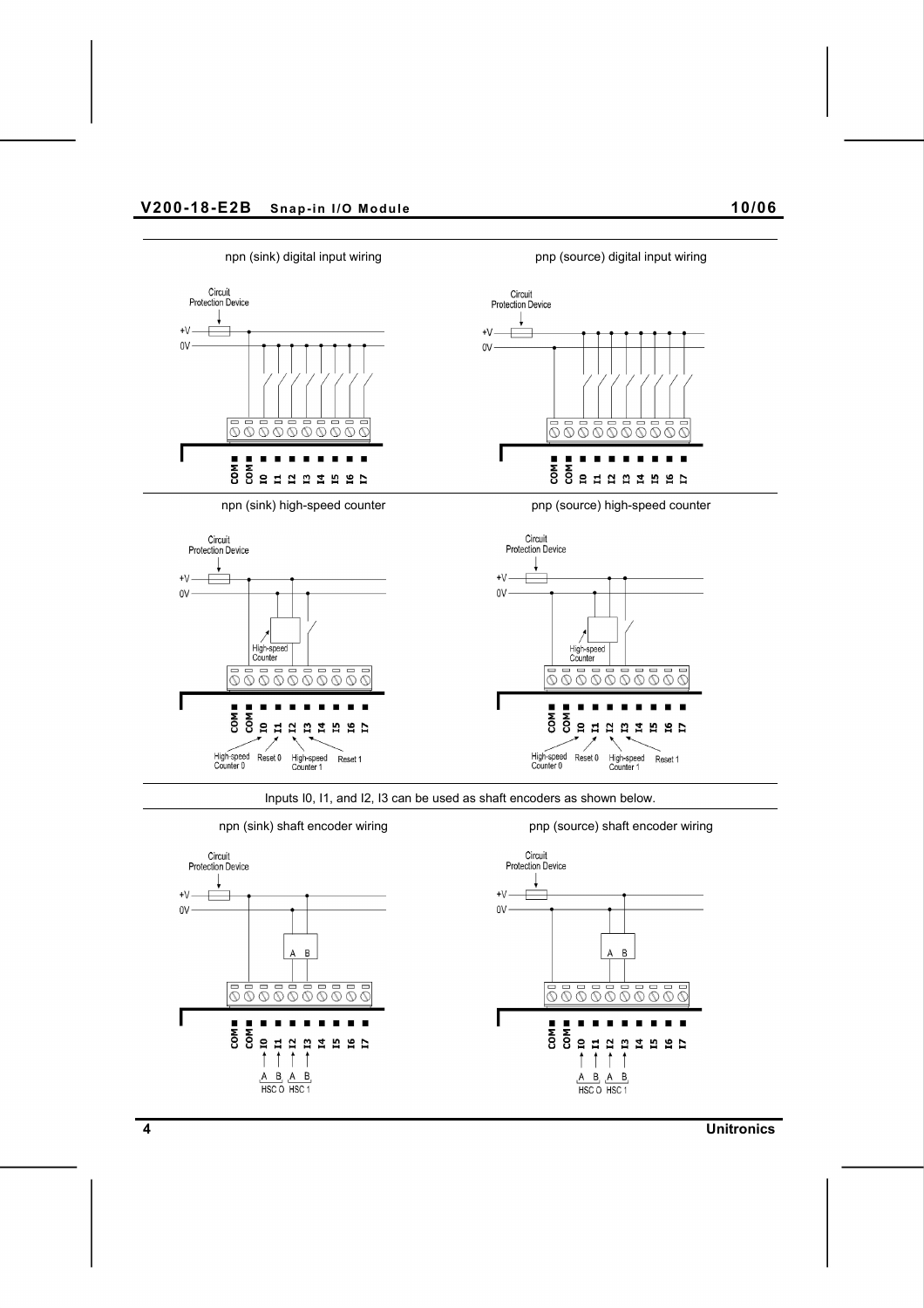#### **10/06 V200-18-E2B Snap-in I/O Module**

#### **Digital Outputs**

#### **Wiring Power Supplies**

- 1. Connect the "positive" lead to the "V1" terminal for the relay outputs, to the "V2" terminal for the transistor outputs.
- 2. In both cases, connect the "negative" lead to the "0V" terminal of each output group.
- In the event of voltage fluctuations or non-conformity to voltage power supply specifications, connect the device to a regulated power supply.
- Do not connect the 'Neutral' or 'Line' signal of the 110/220VAC to the device's 0V pin.

#### **Relay Outputs**

■ The 0V signal of the relay outputs is isolated from the controller's 0V signal.



To increase the life span of the relay output contacts and protect the device from potential damage by reverse EMF, connect:

- a clamping diode in parallel with each inductive DC load,
- an RC snubber circuit in parallel with each inductive AC load.



**Unitronics 5**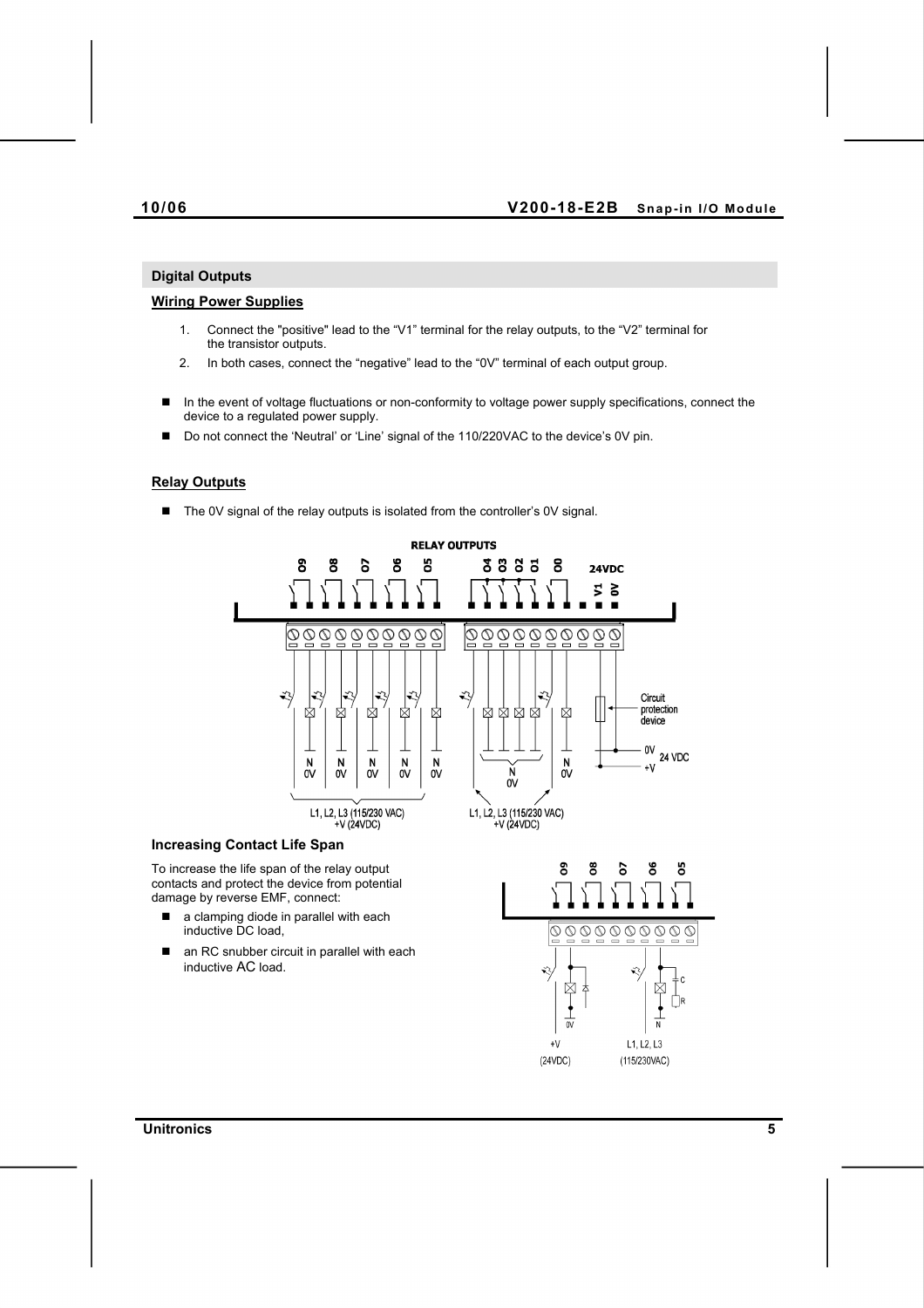#### **Transistor Outputs**

- Each output can be wired separately as either npn or pnp.
- The 0V signal of the transistor outputs is isolated from the controller's 0V signal.



#### **Analog Inputs**

- Shields should be connected at the signal source.
- Inputs may be wired to work with either current or voltage.
- Note that the analog input's 0V signal must be the same 0V used by the controller's power supply.

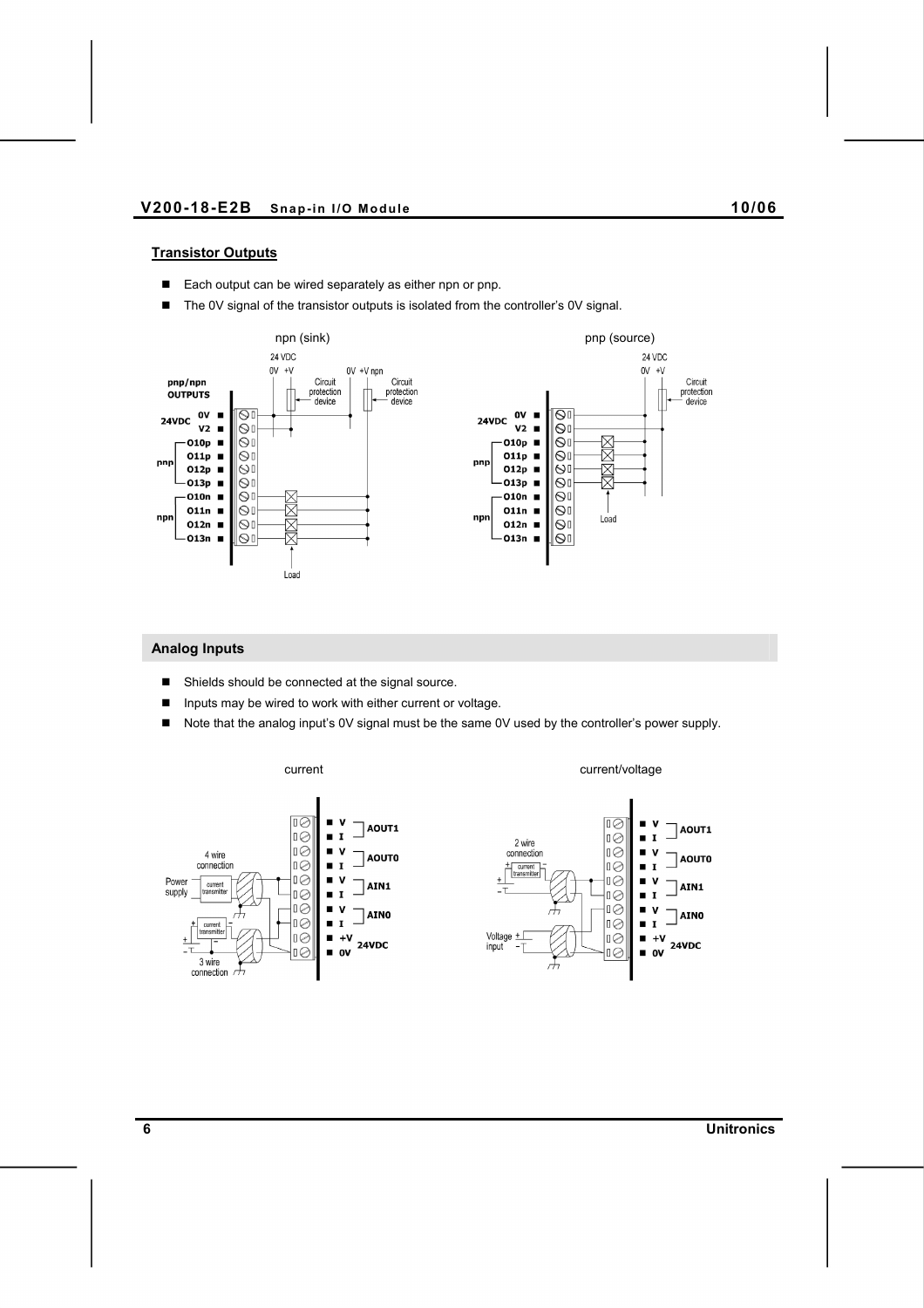### **10/06 V200-18-E2B Snap-in I/O Module**

#### **Analog Outputs**

#### **Wiring the Analog Outputs' Power Supply**

1. Connect the "positive" cable to the "+V" terminal, and the "negative" to the "0V" terminal.

- The analog 0V signal must be the same 0V used by the controller's power supply.
- A non-isolated power supply can be used provided that a 0V signal is connected to the chassis.
- Do not connect the 'Neutral' or 'Line' signal of the 110/220VAC to the device's 0V pin.
- In the event of voltage fluctuations or non-conformity to voltage power supply specifications, connect the device to a regulated power supply.



The 24VDC power supply must be turned on and off simultaneously with the controller's power supply.

#### **Output Wiring**

- Shields should be earthed, connected to the earth of the cabinet.
- An output can be wired to either current or voltage.
- Do not use current and voltage from the same source channel.

Voltage<br>connection  $\overline{1Q}$ Load AOUT1  $1\circledcirc$ ∣ロ⊘ **AOUTO**  $1\odot$ Current ī Load connection ∣ロ⊘ AIN1 ∣ロ⊘ т Circuit ∣□⊘ **AINO** protection ∣□⊘  $\mathbf{r}$ п device ≬∏  $\blacksquare$  $+$  $+V$ 24 VDC 24VDC  $\overline{1}$  $\blacksquare$  ov  $0V$ 

current/voltage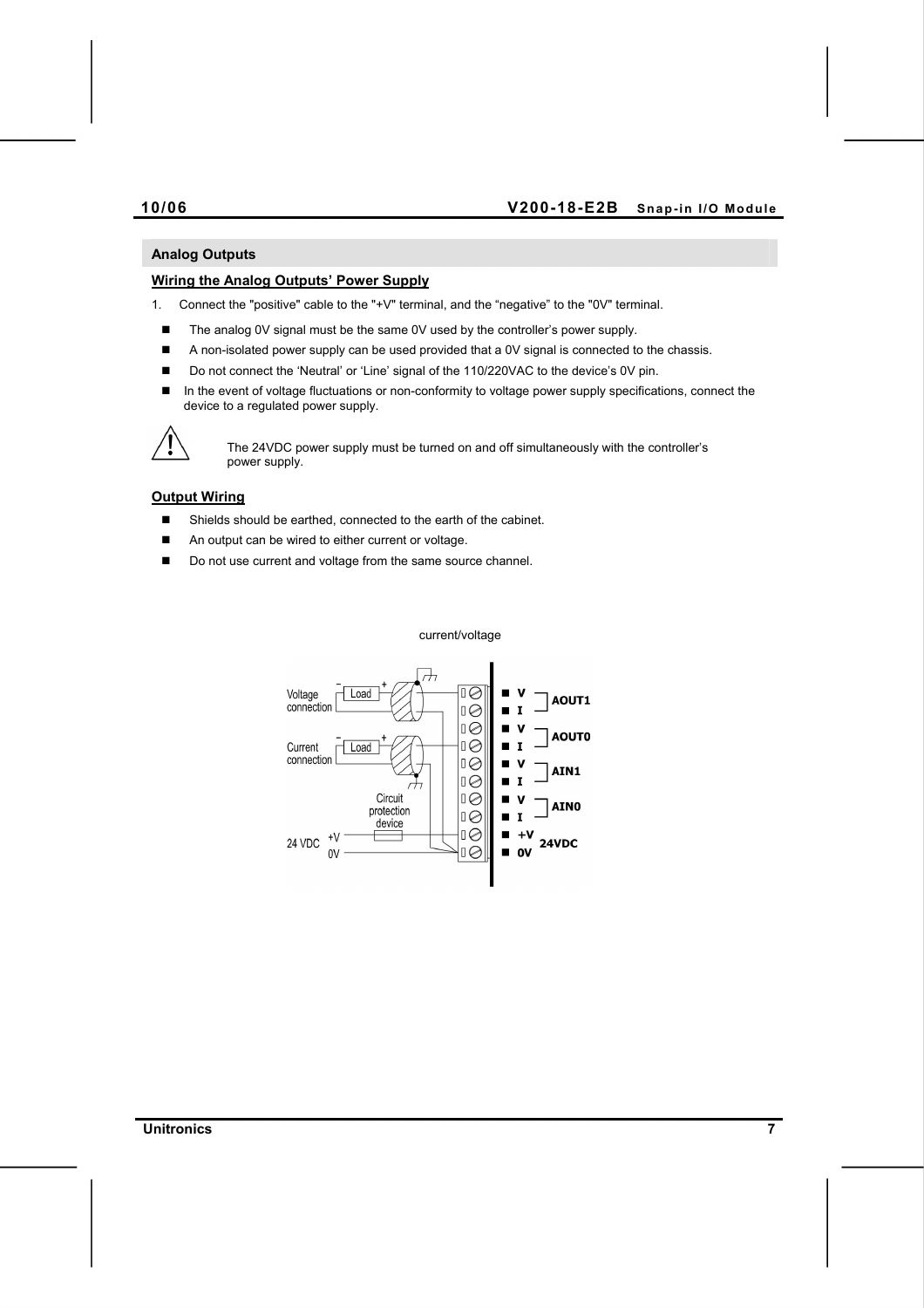## **V200-18-E2B Technical Specifications**

| Digital Inputs        |                                                                   |
|-----------------------|-------------------------------------------------------------------|
| Number of inputs      | 16 (in two groups)                                                |
| Input type            | pnp (source) or npn (sink), set by wiring.                        |
| Galvanic isolation    | Yes                                                               |
| Nominal input voltage | 24VDC                                                             |
| Input voltage         |                                                                   |
| pnp (source)          | 0-5VDC for Logic '0'<br>17-28.8VDC for Logic '1'                  |
| npn (sink)            | 17-28.8VDC for Logic '0'<br>0-5VDC for Logic '1'                  |
| Input current         | 6mA@24VDC for inputs #4 to #15<br>8.8mA@24VDC for inputs #0 to #3 |
| Response time         | 10mSec typical                                                    |
| High speed inputs     | Specifications below apply. See Notes 1 and 2.                    |
| Resolution            | 32-bit                                                            |
| Frequency             | 10kHz maximum                                                     |
| Minimum pulse width   | 40us                                                              |

#### **Notes:**

- 1. Inputs #0 and #2 can each function as either high-speed counter or as part of a shaft encoder. In each case, high-speed input specifications apply. When used as a normal digital input, normal input specifications apply.
- 2. Inputs #1 and #3 can each function as either counter reset, or as a normal digital input; in either case, its specifications are those of a normal digital input. These inputs may also be used as part of a shaft encoder. In this case, high-speed input specifications apply.

#### **Relay Outputs**

| Number of outputs         | 10. See Note 3.                                                           |
|---------------------------|---------------------------------------------------------------------------|
| Output type               | SPST-NO relay (Form A)                                                    |
| <b>Isolation</b>          | By relay                                                                  |
| Type of relay             | Panasonic JQ1AP-24V, or compatible                                        |
| Output current            | 5A maximum (resistive load).<br>8A maximum for common signal. See Note 3. |
| Rated voltage             | 250VAC / 30VDC                                                            |
| Minimum load              | 1mA@5VDC                                                                  |
| Life expectancy           | 50k operations at maximum load                                            |
| Reponse time              | 10mS (typical)                                                            |
| Contact protection        | External precautions required. See Increasing Contact Life Span, page 5.  |
| Outputs' power supply     |                                                                           |
| Nominal operating voltage | 24VDC                                                                     |
| Operating voltage         | 20.4 to 28.8VDC                                                           |
| Max. current consumption  | 90mA@24VDC                                                                |

### **Notes:**

3. Outputs #1, #2, #3, and #4 share a common signal. All other outputs have individual contacts.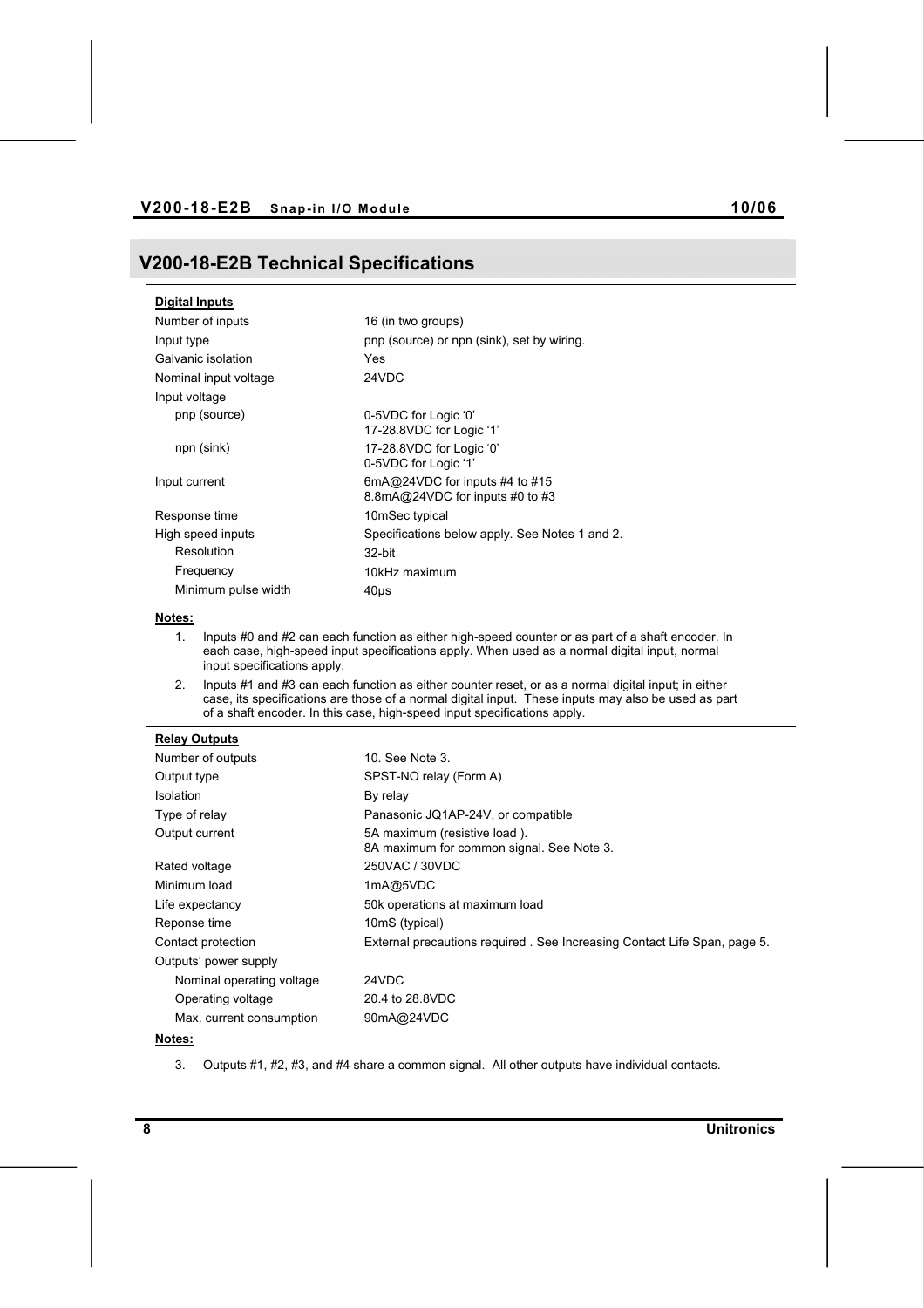# **10/06 V200-18-E2B Snap-in I/O Module**

| <b>Transistor Outputs</b>                                |                                                                                         |
|----------------------------------------------------------|-----------------------------------------------------------------------------------------|
| Number of outputs                                        | 4. Each can be individually wired as pnp (source) or npn (sink).                        |
| Output type                                              | pnp: P-MOSFET (open drain)<br>npn: open collector                                       |
| Galvanic isolation                                       | Yes                                                                                     |
| Output current                                           | pnp: 0.5A maximum (per output)<br>Total current: 2A maximum (per group)                 |
|                                                          | npn: 50mA maximum (per output)<br>Total current: 150mA maximum (per group)              |
| Maximum frequency                                        | 20Hz (resistive load)<br>0.5Hz (inductive load)                                         |
| High speed output maximum<br>frequency (resistive load). | pnp: 2kHz<br>npn: 50kHz                                                                 |
| ON voltage drop                                          | pnp: 0.5VDC maximum<br>npn: 0.85VDC maximum<br>See Note 4                               |
| Short circuit protection                                 | Yes (pnp only)                                                                          |
| Power supply                                             |                                                                                         |
| operating voltage                                        | 20.4 to 28.8VDC                                                                         |
| nominal operating voltage                                | 24VDC                                                                                   |
| npn (sink) power supply                                  |                                                                                         |
| operating voltage                                        | 3.5V to 28.8VDC.<br>unrelated to the voltage of either the I/O module or the controller |
| Notes:                                                   |                                                                                         |

4. Outputs #12 and Output #13 may be used as high-speed outputs

| <b>Analog Inputs</b>          |                                    |
|-------------------------------|------------------------------------|
| Number of inputs              | 2 (single-ended)                   |
| Input range                   | 0-10V, 0-20mA, 4-20mA. See Note 5. |
| Conversion method             | Successive approximation           |
| Resolution (except at 4-20mA) | 10-bit (1024 units)                |
| Resolution at 4-20mA          | 204 to 1023 (820 units)            |
| Conversion time               | Synchronized to scan time          |
| Input impedance               | $>$ 100KΩ—voltage                  |
|                               | $5000$ -current                    |
| Galvanic isolation            | None                               |
| Absolute maximum rating       | $±15V$ $-$ voltage                 |
|                               | $±30mA$ -current                   |
| Full-scale error              | $±2$ LSB (0.2%)                    |
| Linearity error               | ±2 LSB (0.2%)                      |
|                               |                                    |